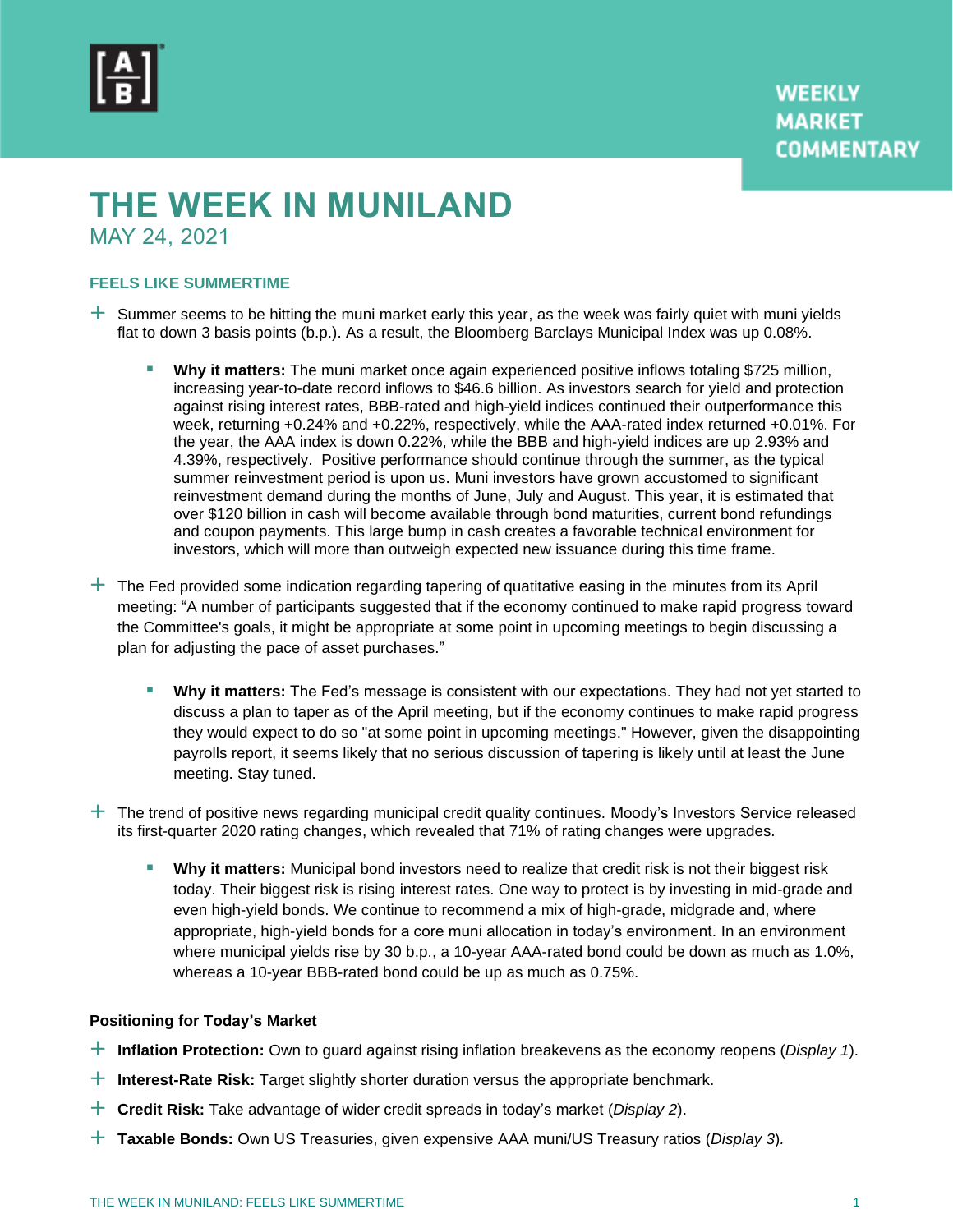#### **Display 1: Core CPI vs. Five-Year Inflation Breakeven**



Core CPI through April 30, 2021; five-year inflation breakeven through May 21, 2021 Source: Federal Reserve Bank of St. Louis and AllianceBernstein (AB)

#### **Display 2: BBB Municipal Credit Spreads**



BBB credit spreads remain slightly wider than pre-COVID-19 levels.

Break-even inflation rates fell in March 2020, given coronavirus fears, but have risen since. The market now expects inflation to be 2.62% for

the next five years.

Through May 21, 2021

### **Display 3: AAA Muni/US Treasury Ratios**

|         | <b>February 16, 2021</b> | May 21, 2021 | 5-Yr. Average |
|---------|--------------------------|--------------|---------------|
| 2 Year  | 64%                      | 83%          | 95%           |
| 5 Year  | 39%                      | 60%          | 86%           |
| 7 Year  | 43%                      | 57%          | 85%           |
| 10 Year | 55%                      | 62%          | 94%           |
| 20 Year | 61%                      | 62%          | 106%          |
| 30 Year | 65%                      | 67%          | 100%          |

Ratios have rebounded from their all-time lows, though they remain below long-term averages.

As of May 21, 2021

Source: Municipal Market Data and AB





1.25%

**Past performance and historical analysis do not guarantee future results.** Display reflects expected returns of a 5.4-year-duration intermediate municipal portfolio under three scenarios: 10-year US Treasury yields rise to 2.00%, remain the same or decline to 1.25% over the next 12 months.

Through May 21, 2021

Source: Bloomberg Barclays and AB